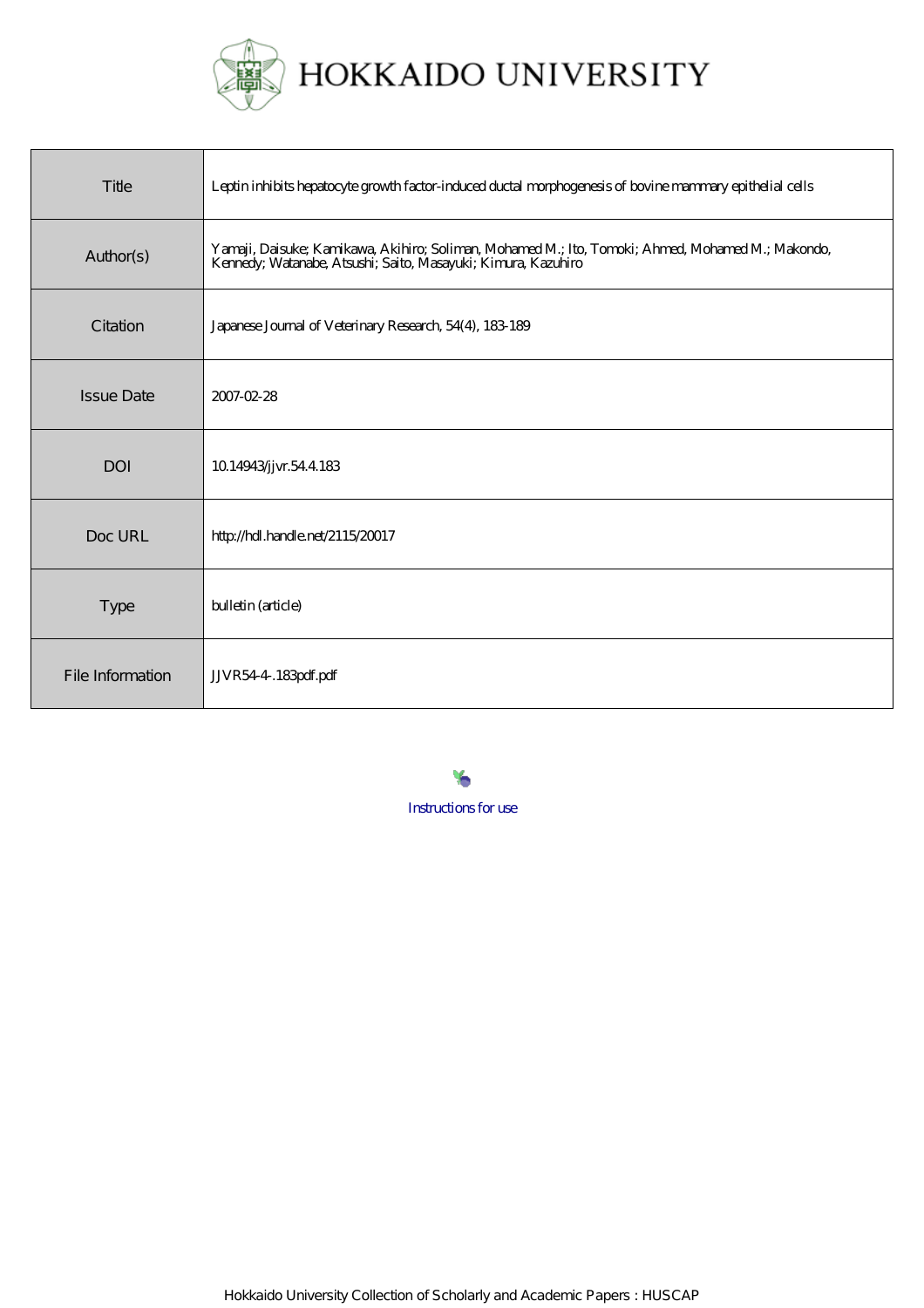# Leptin inhibits hepatocyte growth factor-induced ductal morphogenesis of bovine mammary epithelial cells

Daisuke Yamaji'<sup>)</sup>,Akihiro Kamikawa'<sup>)</sup>,Mohamed M. Soliman<sup>1,2)</sup>,Tomoki Ito<sup>1</sup>, Mohamed M. Ahmed<sup>1)</sup>, Kennedy Makondo<sup>1)</sup>, Atsushi Watanabe<sup>3)</sup>, Masayuki Saito<sup>1,4)</sup> and Kazuhiro Kimura $^{1)*}$ 

(Accepted for publication : January  $5,2007$ )

## Abstract

We examined the effect of stroma-derived factors, hepatocyte growth factor (HGF) and leptin, on morphological differentiation of bovine mammary epithelial cells (BMEC) in collagen gel three-dimensional culture *in vitro.* BMEC treated with HGF, but not leptin, formed duct-like organoids. The formation of organoids by HGF was enhanced by treatment with a mixture of insulin, cortisol and prolactin, while BMEC treated with the mixture alone did not produce the organoid. In contrast, the formation of organoids by HGF was dosedependently inhibited by simultaneous addition of leptin, regardless of the presence or absence of the hormone mixture. These results suggest that stroma-derived factors intricately regulate mammary epithelial morphogenesis.

Key Words : adipocyte, mammary gland, obesity

Development of mammary gland occurs during embryonic stages, and also in postnatal life, the latter mainly depends on ovarian steroids such as estrogen and progesterone<sup>8, 17, 21</sup>). Recent evidence indicates that these

hormones influence both mammary epithelial and stromal mesenchymal cells, resulting in the regulation of mammary gland development through reciprocal epithelial-stromal in- $\text{teractions}^{8,17,21}$ . The absence of stromal adipo-

<sup>&</sup>lt;sup>1)</sup>Laboratories of Biochemistry, Department of Biomedical Sciences, Graduate School of Veterinary Medicine, Hokkaido University, Sapporo 060-0818, Japan

<sup>2)</sup>Faculty of Veterinary Medicine, Biochemistry Department, Tanta University, Kafr EL-Sheikh, Egypt

<sup>&</sup>lt;sup>3)</sup>Hokkaido Research Station, National Institute of Animal Health, Sapporo 062-0045, Japan

 $4$ Department of Nutrition, School of Nursing and Nutrition, Tenshi College, Sapporo 065–0013, Japan.

<sup>\*</sup>Correspondence ; Kazuhiro Kimura, Ph.D., D.V.M.

Laboratory of Biochemistry, Department of Biomedical Sciences, Graduate School of Veterinary Medicine, Hokkaido University, Sapporo 060‐0818, Japan

Tel. & Fax.  $+81-11-757-0703$ ; E-mail : k-kimura@vetmed.hokudai.ac.jp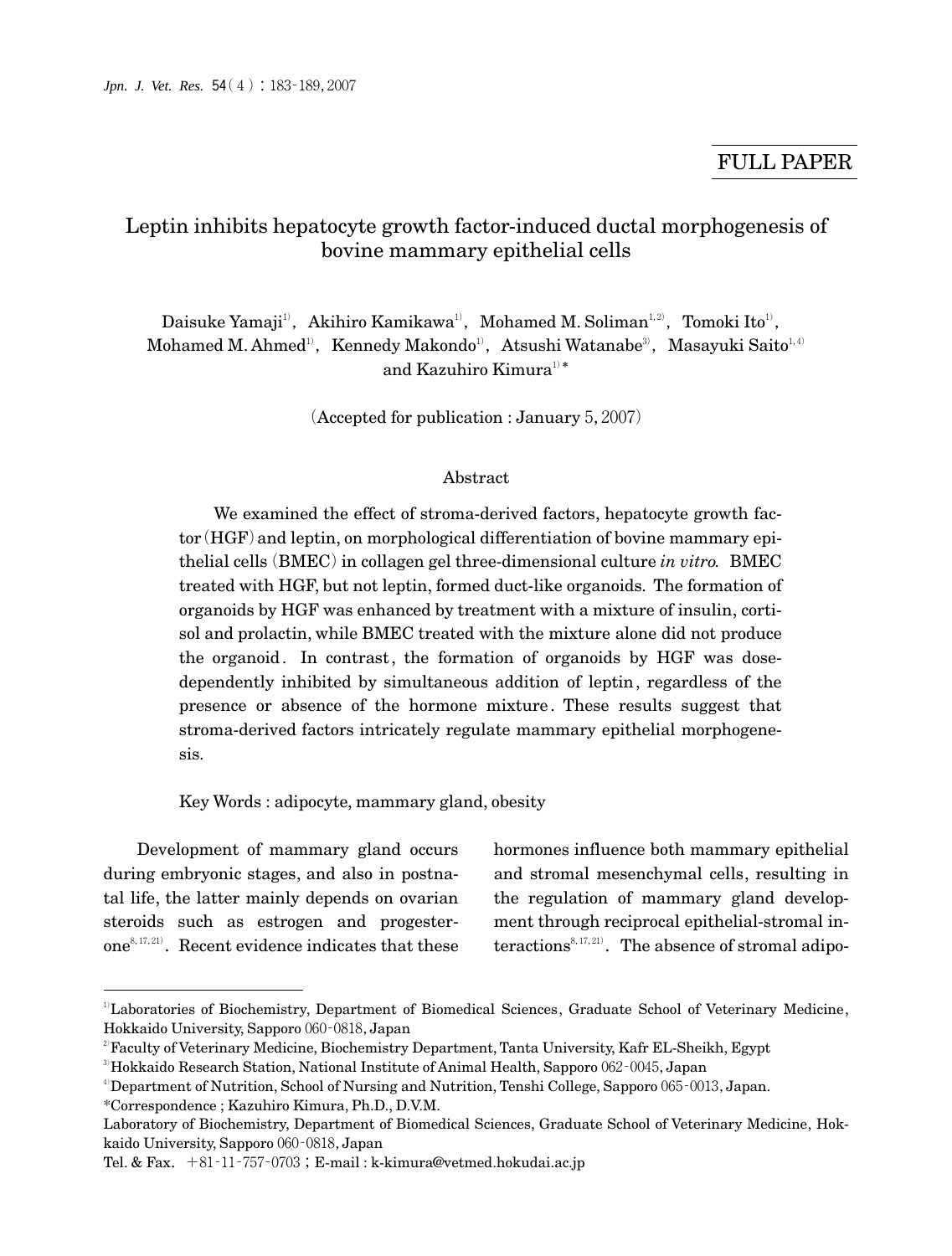cytes causes disruption of the interactions and subsequently prevents branching mor $phogenesis, but alveoli formation occurs<sup>4</sup>.$ Several local factors such as insulin-like growth factor  $(IGF) - 1$  and hepatocyte growth factor  $(HGF)$  produced from stroma are possible mediators of the interactions that induce  $\mathrm{branching}\ \text{morphogenesis}^{\mathit{11},\, \mathit{17},\, \mathit{24})}.$ 

It was reported that obese rats often lose their litters in the postpartum periods to pri $m$ ary lactation failure $^{14)}$ . Moreover, diet-induced obese mice also exhibit reduced conception rates, increased peripartum pup mortality, and impaired lactogenesis, which is accompanied by marked abnormalities in alveolar development and reduction in branching frequency of the mammary gland $^{\scriptscriptstyle 6\hspace{-.15cm} \prime}$  . As obesity is characterized by a state of mild inflammation due to the rise of inflammation-related adipocytokine release $^{19)}$ , it is likely that adipocytes in obesity produce some inhibitory fac $tor(s)$  that prevent mammary gland development.

Leptin is one of the major adipocytokine and increases in obesity<sup>7</sup>. Mutation of leptin  $(ob)$  gene leads to profound obese phenotype of *ob/ob* mice with hyperphagia, reduced energy expenditure and impaired reproductive and endocrine functions. In addition, *ob/ob* mice have minimal epithelial development in the mature mammary gland compared with their lean counterparts<sup>3,10,13)</sup>. Administration of recombinant leptin to *ob/ob* mice reduces food intake , produces weight loss and improves reproduction and endocrine status $3,13$ . However, *ob/ob* mice treated with leptin fail to lactate<sup>3,13</sup>, leading to a suggestion that the deficiency in lactation may not be directly related to leptin.

We, however, hypothesized that leptin , under certain conditions, acts as an inhibitory factor of mammary gland development. If so, this assumption might explain the reason why deficiency in lactation in *ob/ob* mice was not rescued by leptin administration and also the reason why abnormal mammary gland development occurred in non-genetically obese animals. To test the hypothesis, we examined the effect of leptin on HGF-induced morphological differentiation of mammary epithelial cells *in vitro.*

### **Materials and Methods**

## **Isolation of bovine mammary epithelial cells**(**BMEC**)

Experimental procedures and care of animals were in accordance with the Guidelines of the Animal Care and Use o f Hokkaido University, Japan, and the study was approved by the Committee for the Care and Use of Laboratory Animals in the Graduate School of Veterinary Medicine, Hokkaido University.

BMEC were prepared as described previously $^{20)}$ . Briefly, mammary gland tissue was obtained from 28 month-old cow (247 days of pregnancy), minced, washed with  $Ca^{2+}$ - and  $Mg^{2+}$ - free Hank's balanced salt solution, and further digested with a solution containing collagenase  $(400 \text{ units/ml}, \text{Wako Pure Chemi-}$ cal Co., Osaka, Japan), elastase $(2.8 \text{ units}/$ ml, Wako), hyarulonidase  $(600 \text{ units/ml}$ , Sigma-Aldrich, Inc., St. Louis, MO, USA),  $\alpha$  $chymotrypsin(100 units/ml, Worthington Bio$ chemical Co., Freehold, NJ, USA), soybean trypsin inhibitor $(10 \mu g/ml, Sigma)$ , deoxyribonuclease I $(10 \text{ units/ml}, \text{Wako})$  and bovine serum albumin (BSA fraction V, 20 mg/ml, Sigma). The digest was passed through a stainless steel filter $(50 \text{ µm mesh})$  and then subjected to Percoll( Amersham Pharmacia Biotech, Piscataway, NJ, USA) density gradient centrifugation to enrich epithelial cells. The purity of cells was assessed by detecting cytokeratin, a marker of epithelium, and over 95% of the purified cells were stained with an anti-cytokeratin antibody, but not with an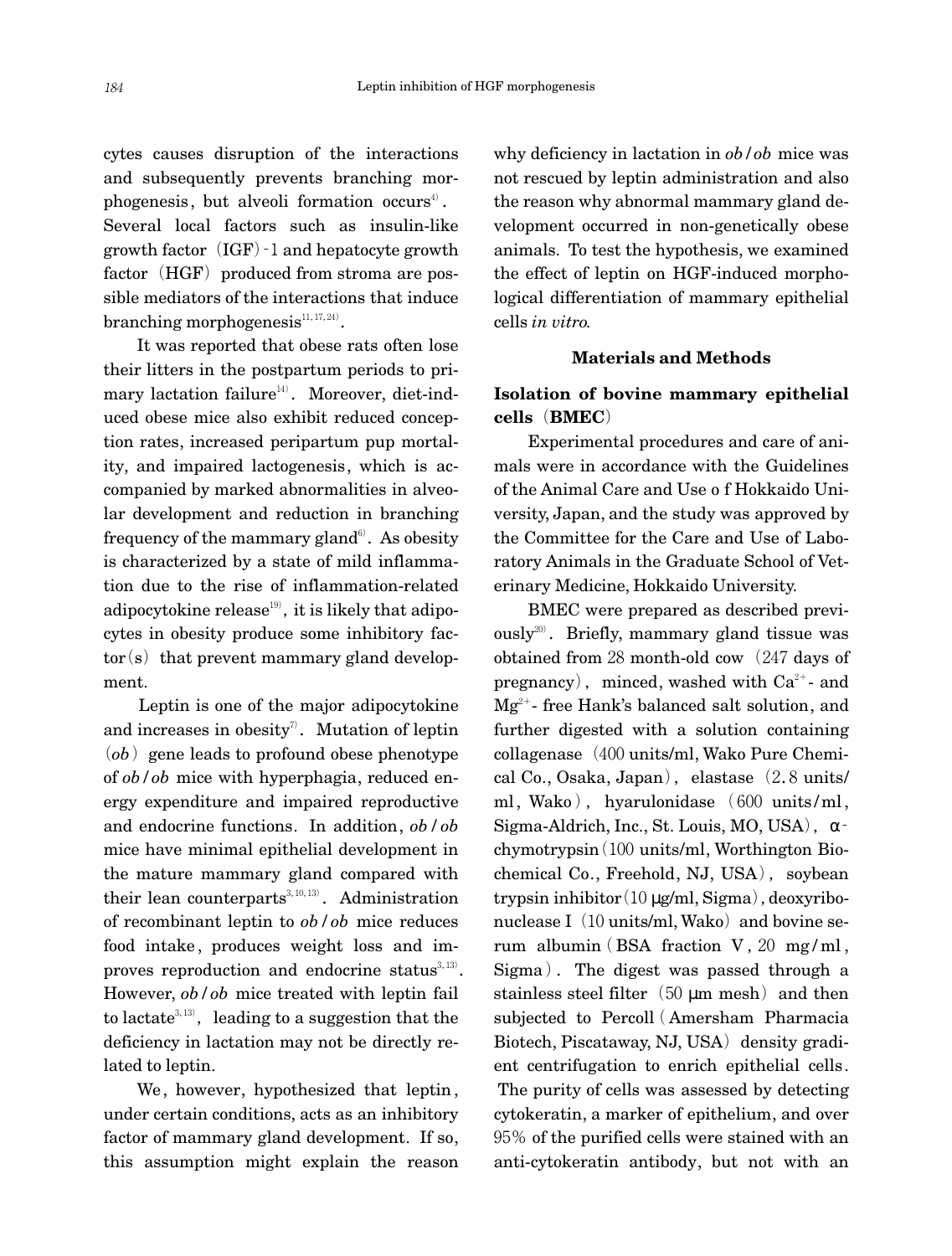anti-vimentin antibody that stains stromal cells (data not shown). BMEC were stored in liquid nitrogen until use.

# **Three-dimensional culture of BMEC in collagen gel**

BMEC were cultured in collagen gels. In brief, 24–well plates (Becton Dickinson, Tokyo, Japan) were first incubated with a mixture of  $0.4$  ml collagen $(1.5 \text{ mg/ml}$  Cellmatrix type I-A, Nitta Gelatin, Tokyo, Japan), 0.05 ml 7.5% sodium hydrogen carbonate and  $0.05$ ml 10 – times concentrated basal medium[Dulbecco's modified Eagle's medium  $(DMEM)/Ham$ 's F  $-12(1:1)$  (Sigma), BSA(2mg/ml), penicillin  $(100 \text{ units/ml})$ , streptomycin  $(100 \text{ µg/m})$ ml), gentamicin $(10 \mu g/ml)$ , amphotericin B(250ng/ml, Fungizone, Invitrogen, Carlsbad, CA, USA)]and left until collagen had gelled as a base. Subsequently, BMEC $(5 \times 10^4 \text{ cells})$ in0.5ml of the collagen mixture was added onto the base. After the second collagen solution containing the cells had gelled,0.5ml of the basal medium supplemented with holotransferrin(10  $\mu$ g/ml, Invitrogen), insulin(10)  $\mu$ g/ml, Sigma), cortisol(5  $\mu$ g/ml, Sigma), epidermal growth factor (10 ng/ml, Wako) and cholera toxin $(10 \text{ ng/ml}, \text{Wako})$  was overlaid. One week after the onset of the culture, the collagen gel was digested with M199 medium (Sigma) containing  $1\%$  collagenase and  $0.1\%$ soybean trypsin inhibitor, and then with  $t$ rvpsin-EDTA $(Invitrogen)$ , to recover the BMEC.

The cells were cultured again in collagen gels for indicated time period with recombinant human HGF (100ng / ml , Mitsubishi Pharma Co., Tokyo, Japan) and/or a mixture of lactogenic hormones[insulin, cortisol and prolactin (all from Sigma),  $5 \mu g/ml$  in each] dissolved in the basal medium, as an overlaid solution. The overlaid solution was changed every2days. In some experiments, human leptin (1 or 5 nM, PeproTechEC Ltd., London,  $UK)$  was included in the overlaid solution.

BMEC cultured in collagen gel for 14 days were fixed with  $10\%$  formalin in  $100$  mM phosphate buffer, and at least 25 randomly selected organoids per experimental condition were photographed at the same scale under light transmission inverted photomicroscopy, focusing at the level of the central body of each organoids. The picture was analyzed by using Adobe Photoshop and NIH Image software, and the area of each organoid was determined as number of pixels.

### **Statistical Analysis**

All values were expressed as means  $\pm$  S. E.M. Statistical comparison was made by analysis of variance, followed by Scheffe's F test.

#### **Results**

BMEC were scattered in a collagen gel after being cultured with the basal medium alone (DMEM/Ham's  $F - 12$  containing  $2 \text{ mg}/$ ml BSA) as an overlaid solution for  $14$  days  $(Fig.1A)$ . In contrast, BMEC was assembled, and formed some ductal-like organoids when being cultured with  $HGF$  (Fig. 1B). To examine the effect of leptin on the HGF-induced morphological differentiation of BMEC, they were cultured with leptin either in the absence or presence of HGF. BMEC cultured with leptin alone did not form any organoids  $(Fig. 1C)$ , whereas BMEC cultured with HGF and leptin did form organoids  $(Fig.1D)$ . However, size of each organoid formed by HGF and leptin seemed to be smaller than that of HGF alone (see inset of Figs. 1B and 1D). Quantitative analysis showed that leptin significantly and dose-dependently decreased the size of organoids formed by HGF  $(Figs. 2A$  and  $2C$ .

BMEC were scattered in a collagen gel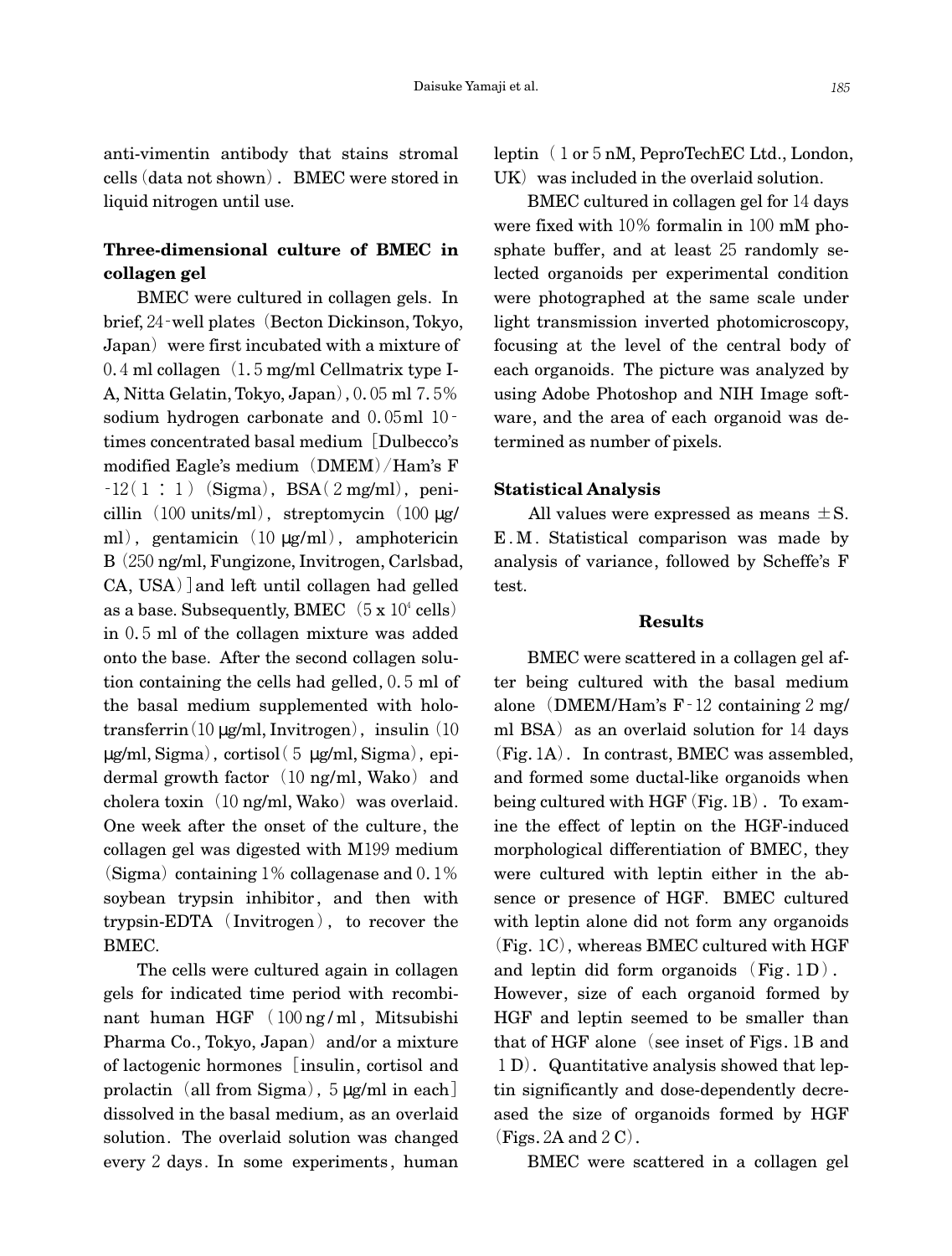

Fig.1.Morphological differentiation of bovine mammary epithelial cells induced by HGF, leptin and a mixture of insulin, cortisol and prolactin.

> BMEC were cultured in collagen gels for 14 days with the basal medium alone (DMEM/ Ham's  $F-12$  containing 2 mg/ml BSA) as an overlaid solution  $(A)$ , or the basal medium containing HGF $(B,100$ ng/ml $)$ , leptin $(C,5)$  $nM$ , or both $(D)$ . BMEC were also cultured with the basal medium containing a mixture of insulin (5  $\mu$ g/ml), cortisol (5  $\mu$ g/ml) and prolactin  $(5 \mu g/ml)(E)$ , or that containing  $HGF(F)$ , leptin(G), or the both(H). Shown are representative photographs at lower and higher magnifications. Black and white scale bars indicate  $500 \mu m$  and  $100 \mu m$  in length, respectively.

culture with the basal medium containing only a mixture of insulin, cortisol and prolactin(lactogenic hormones, Fig.1E).BMEC cultured with HGF and the lactogenic hormones formed organoids  $(Fig.1F)$  that were well de-

veloped and significantly larger than that of HGF alone (528  $\pm$  35 x 10<sup>3</sup> pixels and 255  $\pm$  $17 \times 10^3$  pixels, respectively,  $p \le 0.05$ ) (Fig. 2). BMEC cultured with the lactogenic hormones and leptin were scattered  $(Fig.1G)$ , but formed organoids when being cultured with HGF, the lactogenic hormones and leptin simultaneously  $(Fig. 1H)$ . However, in the presence of leptin, size of organoids formed by HGF and the lactogenic hormones was significantly decreased (Figs.  $2B$  and  $2C$ ).

#### **Discussion**

In the present study, we have demonstrated that HGF, either in the presence or absence of the lactogenic hormones, induces morphological differentiation of BMEC, and also that leptin is an inhibitory factor for HGF-induced morphological differentiation of BMEC.

Although there are some species differences<sup>9)</sup>, mammary gland development during pregnancy basically follows a similar pattern. The mammary gland in the resting state consists of minimum branching ducts embedded in stromal adipose tissue. Following the onset of pregnancy, the development of the mammary gland begins with the ductal branching and then alveolar morphogenesis of epithelial cells. Subsequently, alveolar epithelial cells differentiate functionally to produce and secrete milk during lactation $8,17,21)$ . It is noteworthy that leptin and leptin receptor are expressed at the greatest during mid-pregnancy in ovine mammary gland, when active growth of mammary gland is initiated $1,12$ . In addition, HGF is shown to promote branching of the ductal trees, but inhibit the production of milk proteins<sup>23</sup>. Collectively, in the process of mammary gland development, the emergence of leptin suppression on HGF-induced morphogenesis may facilitate a stage switching from ductal formation to alveolar develop-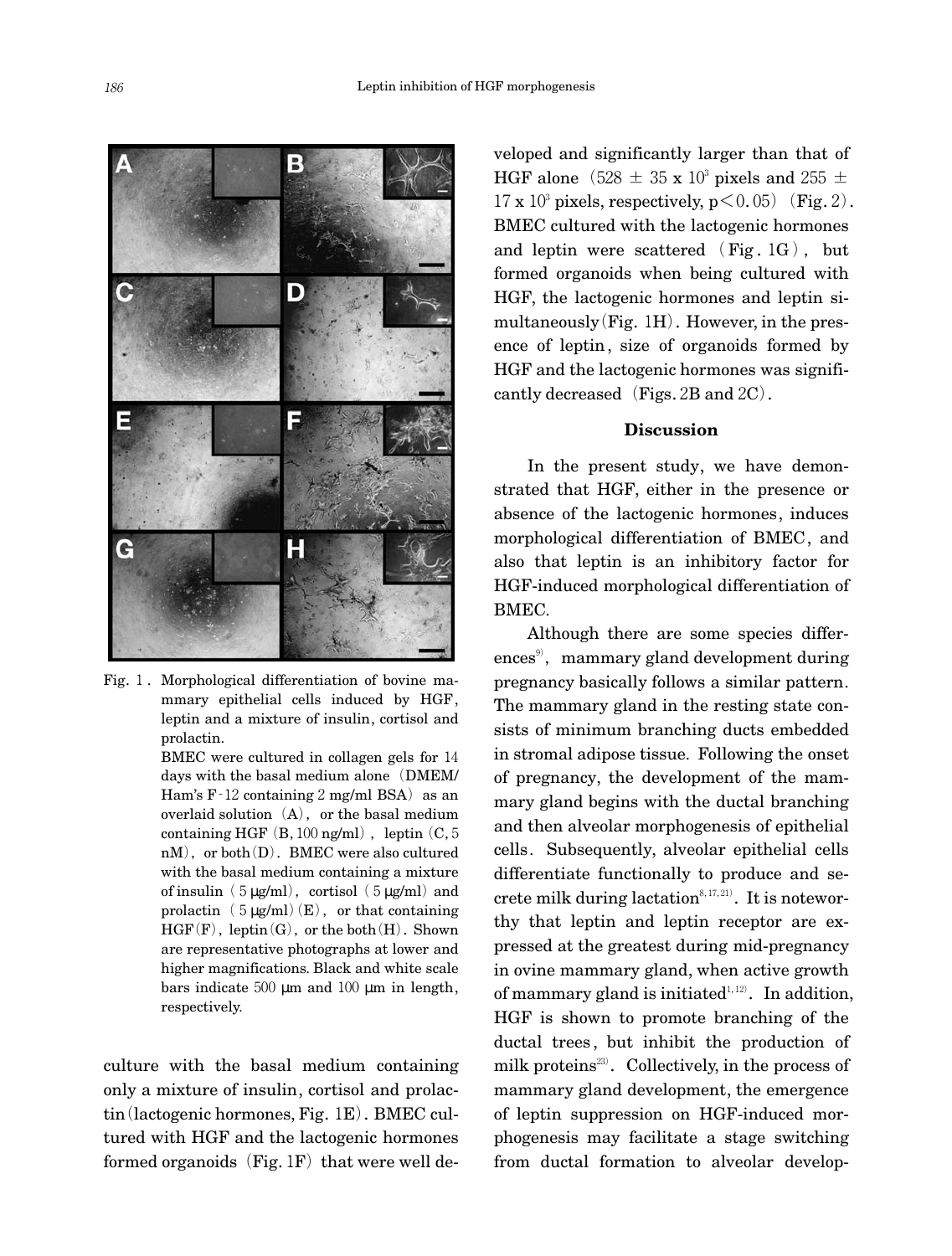

Fig. 2. Quantitative analysis of the morphological differentiation of bovine mammary epithelial cells. A. BMEC were cultured in collagen gels for 14 days with the basal medium alone (DMEM/Ham's  $F - 12$ ) containing  $2 \text{ mg/ml BSA}$  containing HGF (100 ng/ml) alone (upper panel), or that containing 1 nM or  $5 \text{ nM}$  leptin (middle and lower panels, respectively). B. BMEC were cultured with the basal medium containing HGF and a mixture of insulin  $(5 \mu g/ml)$ , cortisol  $(5 \mu g/ml)$  and prolactin  $(5 \mu g/ml)$  (lactogenic hormones, upper panel), or that containing  $1 \text{ nM}$  or  $5 \text{ nM}$  leptin (middle and lower panels, respectively). Size of each organoid as observed in Fig.  $1$  was quantified and the results of three separate experiments were summarized as histograms. C. Average size of the organoid formed in the different culture conditions were compared statistically. \*, p<0.05*vs*. HGF either in the presence or absence of lactogenic hormones.

ment.

The *ob/ob* mice suffer several abnormalities in reproduction and endocrine functions, that could be rescued by leptin administration, except lactation<sup>3, 10, 13)</sup>. Since the present results suggest that leptin inhibits ductal formation of mouse mammary epithelial cells, replacement of leptin in *ob/ob* mice probably happens to inhibit lactation by direct inhibitory effect on mammary epithelial cells.

In massive obesity, leptin is present in the circulation at extremely high concentrations. Thus, it is likely that the super physiological concentrations of leptin derived from both blood and local adipocytes, inhibit initial or early ductal formation and consequent alveolar development. The assumption is supported, at least in part, by recent findings that diet-induced obese mice show marked abnormalities in alveolar development and reduction in branching frequency of the mammary  $\text{gland}^6$  and the fact that obesity impairs lactogenesis in animal models and livestock animals, and possibly in human $^{2,6,14,15)}$ .

The mechanism $(s)$  by which leptin affected HGF-induced BMEC morphogenesis is currently unknown, but likely attenuates the HGF-induced BMEC proliferation. However, there are contradictory reports concerning the effects of leptin on mammary epithelial cell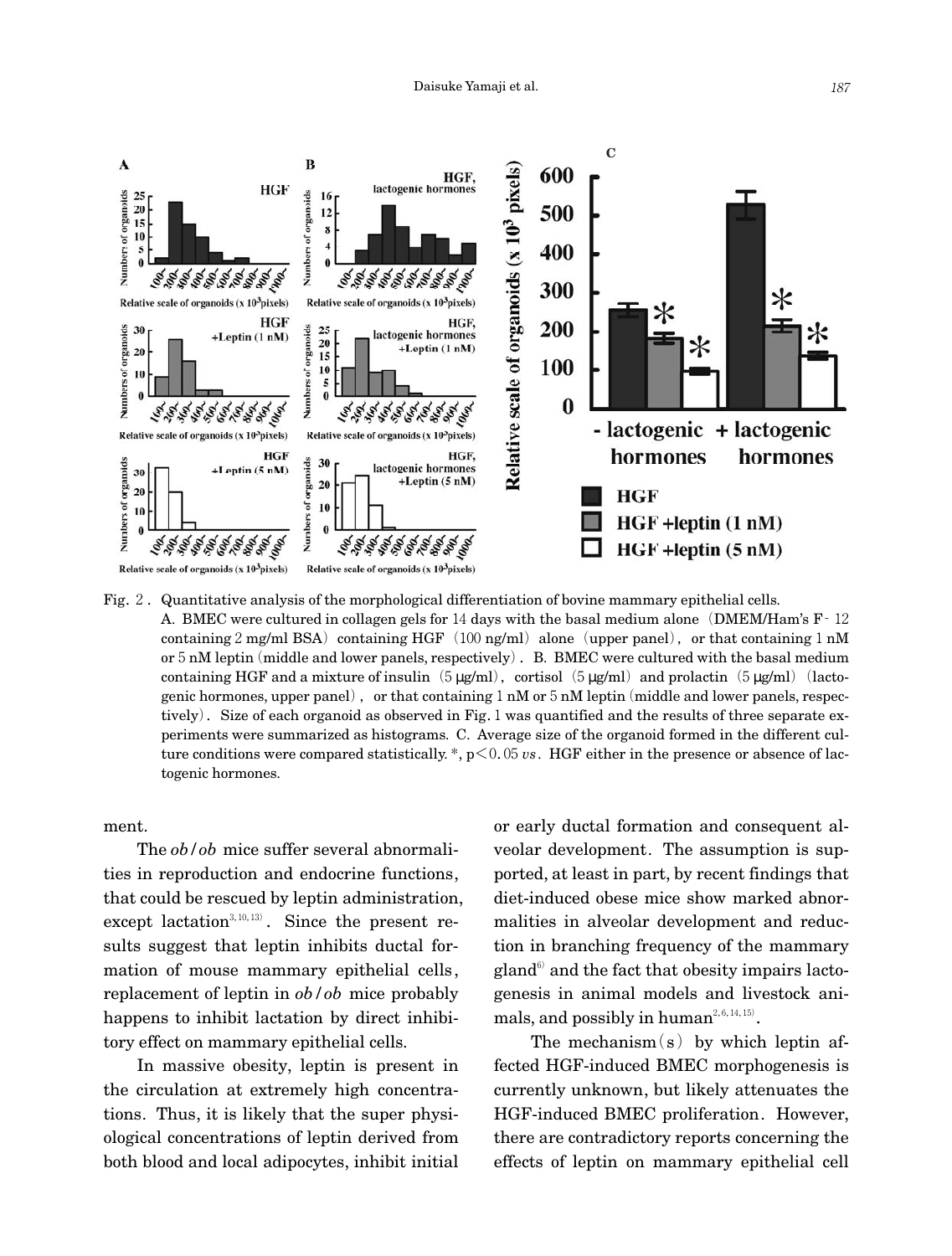growth. Silva et al. reported the suppression of IGF-I-induced proliferation $^{16)}$ , while Thorn et al. showed no effect on BMEC proliferation<sup>18)</sup>. Furthermore, leptin is shown to promote the growth of breast cancer cells<sup>5,10)</sup>. Therefore, further studies on the leptin effects on mammary epithelial cells are warranted, and our investigations on the cellular and intracellular mechanisms of the leptin actions are ongoing.

In summary, the present study showed that HGF and leptin, both stroma-derived fac- $\text{tors}^{1,11,24}$ , intricately regulated morphological differentiation, especially branching ducts formation of mammary epithelial cells, which express both c-Met (HGF receptor) and OBRb  $\text{(leptin receptor)}^{\scriptscriptstyle{12,22\text{}}}.$ 

## **Acknowledgements**

This work was supported in part by a Grant-in-Aid of the investigation on the etiology and prevention of bovine mastitis  $No$ .  $2210$  by the Ministry of Agriculture, Forestry and Fisheries of Japan, and by grants from the Ministry of Education, Science and Culture of Japan, from the Japanese Society for the Promotion of Science(JSPS)and from Kao Research Council for the Study of Healthcare Science. The work was also supported by a JSPS postdoctoral fellowship for foreign researchers awarded to M. M. S. and K.M. and a JSPS research fellowship for young scientists to D.Y.

#### **References**

- 1) Bonnet, M., Gourdou, I., Leroux, C., Chilliard, Y. and Djiane, J.2002.Leptin expression in the ovine mammary gland : Putative sequential involvement of adipose, epithelial, and myoepithelial cells during pregnancy and lactation. *J. Anim. Sci.,*80:723‐728.
- 2) Chapman, D. and Perez-Escamilla, R.

2000.Maternal perception the onset of lactation is a valid, public health indicator of lactogenesis stage II. *J. Nutr.,*130: 2972‐2980.

- 3)Chehab, F.F., Lim, M.E. and Lu, R.1996. Correction of the sterility defect in homozygous obese female mice by treatment with the human recombinant leptin. *Nat. Genet.,*12:318‐320.
- 4) Couldrey, C., Moitra, J., Vinson, C., Anver, M., Nagashima, K. and Green, J.2002. Adipose tissue : A vital *in vivo* role in mammary gland development but not differentiation. *Dev. Dyn.,*223:459‐468.
- 5) Dieudome, M.N., Machinal-Quelin, F., Serazin-Leroy, V., Leneveu, M.C., Pecquery, R. and Giudicelli, Y.2002.Leptin mediates a proliferative response in human MCF7breast cancer cells. *Biochem. Biophys. Res. Commun.,*293:622‐628.
- $6)$  Flint, D.J., Travers, M.T., Barber, M.C., Binart, N. and Kelly, P.A. 2005. Dietinduced obesity impairs mammary development and lactogenesis in murine mammary gland. *Am. J. Physiol. Endocrinol. Metab.,*288:E1179‐E1187.
- 7)Fruhebeck, G., Gomez-Ambrosi, J., Muruzabal, F.J. and Burrell, M.A.2001.The adipocyte : A model for integration of endocrine and metabolic signaling in energy metabolism regulation. *Am. J. Physiol. Endocrinol. Metab.,*280:827‐847.
- 8) Hennighausen, L. and Robinson, G.W. 2006.Information networks in the mammary gland. *Nat. Rev. Mol. Cell Biol.,* 6:715‐725.
- 9) Hovey, R.C., McFadden, T.B. and Akers, R. M.1999.Regulation of mammary gland growth and morphogenesis by the mammary fat pad : A species comparison. *J. Mammmary Gland Biol. Neoplasia,* 4: 53‐68.
- 10) Hu, X., Juneja, S.C., Maihle, N.J. and Cle-